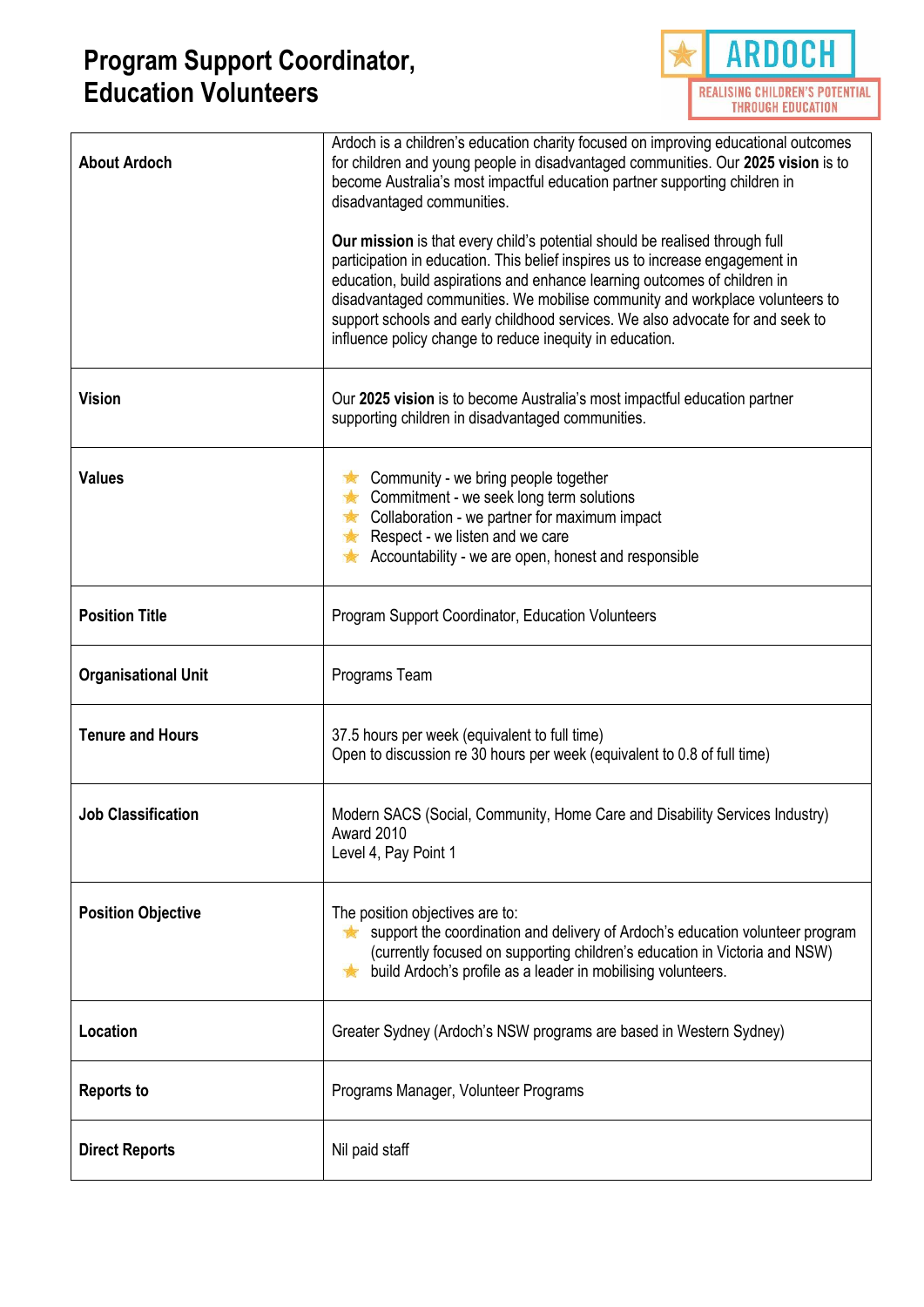

| <b>Key Stakeholders</b>                                                                                                                                                                                                                                                                                                                                                                                                                                                                                                                                                                                                                                                                                 | Ardoch staff and volunteers; early childhood centres, schools and alternative<br>education settings; state and territory volunteer peak bodies and volunteer resource<br>centres |  |  |
|---------------------------------------------------------------------------------------------------------------------------------------------------------------------------------------------------------------------------------------------------------------------------------------------------------------------------------------------------------------------------------------------------------------------------------------------------------------------------------------------------------------------------------------------------------------------------------------------------------------------------------------------------------------------------------------------------------|----------------------------------------------------------------------------------------------------------------------------------------------------------------------------------|--|--|
| <b>Position Functions and Responsibilities</b>                                                                                                                                                                                                                                                                                                                                                                                                                                                                                                                                                                                                                                                          |                                                                                                                                                                                  |  |  |
| 1. Volunteer recruitment and onboarding<br>Support the recruitment of education volunteers, including speaking to interested groups, attending events and<br>×<br>responding to enquiries from interested people<br>Undertake compliance and child safety screening for potential volunteers, such as completing interviews and reference<br>×<br>checks, processing WWC checks and Police Checks, and supporting volunteers to complete online training<br>Help to plan and deliver volunteer induction training sessions<br>$\star$<br>Coordinate with education partners and Ardoch Education Partnership Coordinators to help place volunteers into<br><b>TA</b><br>schools and early years centres |                                                                                                                                                                                  |  |  |
| 2. Volunteer support and retention<br>Facilitate check-ins with volunteers to support their ongoing engagement<br>×<br>Coordinate volunteer recognition activities throughout the year, such as events and presentations<br>×<br>Plan professional development sessions for volunteers<br>$\frac{1}{\sqrt{2}}$                                                                                                                                                                                                                                                                                                                                                                                          |                                                                                                                                                                                  |  |  |
| 3. Relationship coordination<br>Coordinate relationships with key stakeholders including volunteer peak bodies, volunteer resource agencies,<br>大<br>universities, TAFEs, lifestyle communities and other organisations to promote Ardoch's programs and recruitment of<br>volunteers                                                                                                                                                                                                                                                                                                                                                                                                                   |                                                                                                                                                                                  |  |  |
| 4. Supporting program delivery<br>Work with colleagues to support program delivery where needed<br>$\frac{1}{2}$<br>Support volunteer involvement in other program opportunities<br>$\frac{1}{\sqrt{2}}$<br>Being flexible to support other volunteer management or program delivery requirements in periods of high workload or<br>A<br>staff leave                                                                                                                                                                                                                                                                                                                                                    |                                                                                                                                                                                  |  |  |
| Data collection, reporting & administration<br>5.<br>Maintain accurate volunteer records on Ardoch's Salesforce CRM<br>₩<br>Complete administrative tasks for volunteer management effectively and efficiently<br>₩<br>Support reporting, including status updates, collection of case studies and timely and accurate data entry<br>大<br>Report any child safety incidents identified<br>×                                                                                                                                                                                                                                                                                                             |                                                                                                                                                                                  |  |  |
| Other duties as required commensurate with role<br>6.                                                                                                                                                                                                                                                                                                                                                                                                                                                                                                                                                                                                                                                   |                                                                                                                                                                                  |  |  |
| <b>Key Selection Criteria</b>                                                                                                                                                                                                                                                                                                                                                                                                                                                                                                                                                                                                                                                                           |                                                                                                                                                                                  |  |  |
| Ardoch's selection process considers applicants' capabilities, behaviours and skills to assess suitability for the role.                                                                                                                                                                                                                                                                                                                                                                                                                                                                                                                                                                                |                                                                                                                                                                                  |  |  |
| Ardoch's Leadership Capability Framework is designed to support Ardoch to achieve its 2025 Strategy by identifying the<br>capabilities needed to replicate, scale, grow and have impact. The Framework directly supports and reinforces Ardoch values.                                                                                                                                                                                                                                                                                                                                                                                                                                                  |                                                                                                                                                                                  |  |  |

Ardoch recognises that to be successful in our mission-focused environment it is essential for all staff to develop and display leadership skills within the context of their role and sphere of influence.

The Framework contains eight (8) key *capabilities and behaviours* that are expected to be demonstrated at all levels across all roles.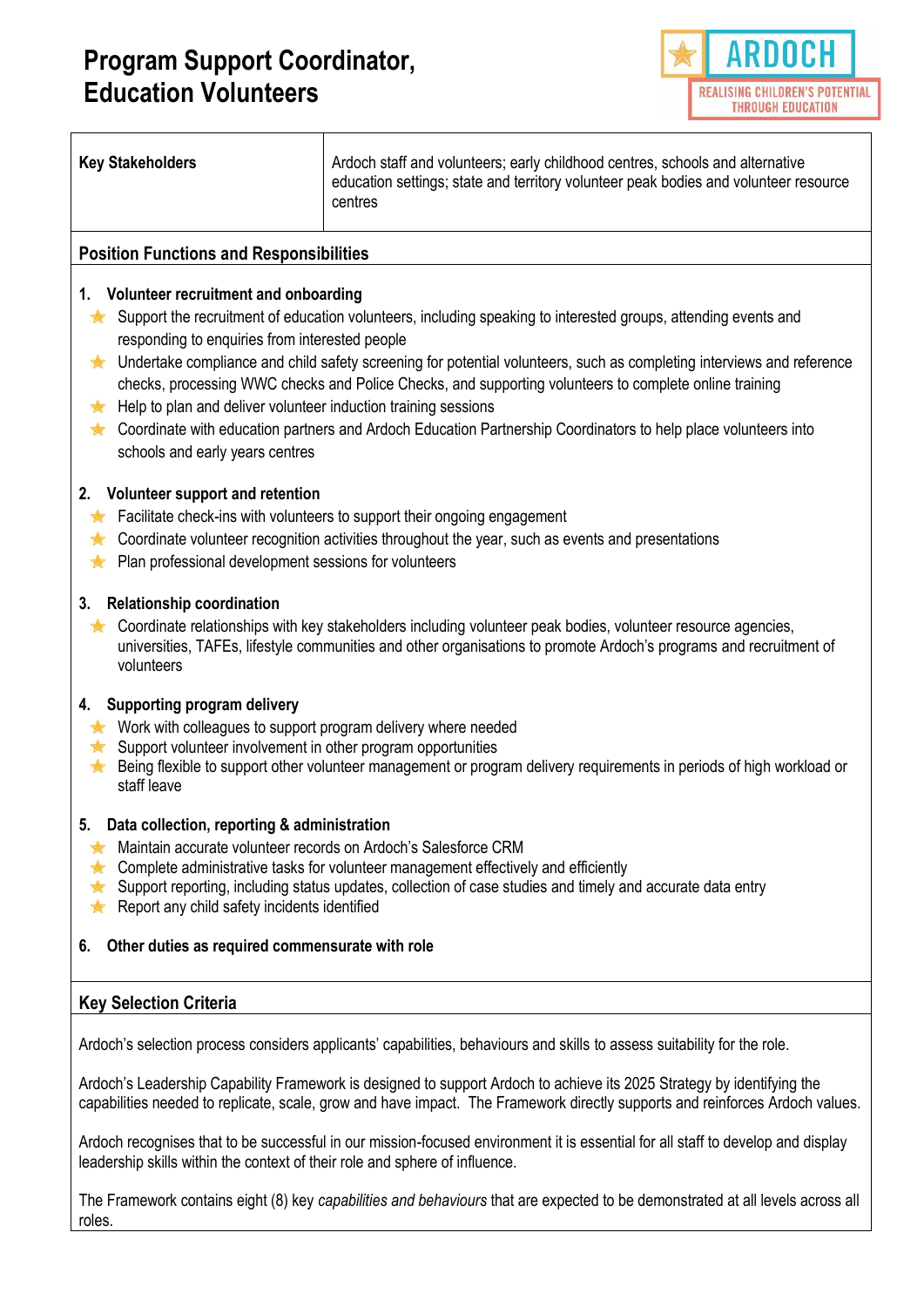

#### These are:

- $\frac{1}{\sqrt{2}}$ *Stakeholder Centricity –* We proactively seek to understand the needs and goals of all our stakeholders and look for mutually beneficial solutions.
- **★** Collaboration We actively seek the opinions of others to collect diverse perspectives and capitalise on our collective strengths.
- **Project Leadership –** We set ourselves up for success by ensuring we execute in a planned and structured manner.
- *Business Acumen* We look for opportunities to maximise the benefits of every dollar spent.
- *Drive for Results –* We stay focused and remain accountable for following through on our commitments. **TAT**
- **Curiosity –** We constantly look for improvements, in all that we do, and challenge the status quo **TA**
- \* *Strategic Thinking –* We take the time to ensure our decisions, big and small, support our goals.
- *Resilience –* We individually and collectively create a working environment that allows us to work through challenges.  $\frac{1}{\sqrt{2}}$

In addition, this position requires the applicant to demonstrate the following *skills:*

#### **Essential:**

- Understanding of and commitment to the work of Ardoch and its vision, mission, and values
- Excellent communication and relationship management skills
- **EX** Demonstrated capacity to deal with high volume workloads efficiently and prioritise accordingly
- $\star$  Demonstrated ability to work independently and as part of a team
- $\star$  Strong written and verbal communication skills
- Strong IT skills, including Microsoft Office suite (Word, Outlook, Excel, PowerPoint)
- An understanding of factors contributing to educational disadvantage in Australia
- Ability to work with diverse stakeholders, including culturally diverse populations and those experiencing disadvantage
- Flexibility to travel for Ardoch programs, events, and recruitment opportunities, including occasional interstate travel, as required.

### **Desirable:**

- $\star$  Tertiary qualifications at diploma or degree level
- $\star$  Demonstrated experience in facilitating training and/or public speaking
- $\star$  Experience in managing volunteers
- Experience with or knowledge of the Australian school/early childhood education systems
- **Experience using Salesforce (or similar CRM)**
- **A** Project management experience

ALL applications should provide examples of how applicants have demonstrated both the *capabilities* and *skills* required for this position.

### **Terms and Conditions of the Employment:**

- **★** Uphold Ardoch's Vision, Purpose and Values
- **EX** Compliance with Ardoch's Code of Conduct, policies, and procedures
- Work to support the enhancement of Ardoch's profile through excellence in program development, communication, and service provision
- Attend and participate in regular supervision, relevant training in line with Learning and Development plan, and Ardoch meetings and functions as required
- Undertake all reasonable tasks directed by the CEO, National Program Manager. and line manager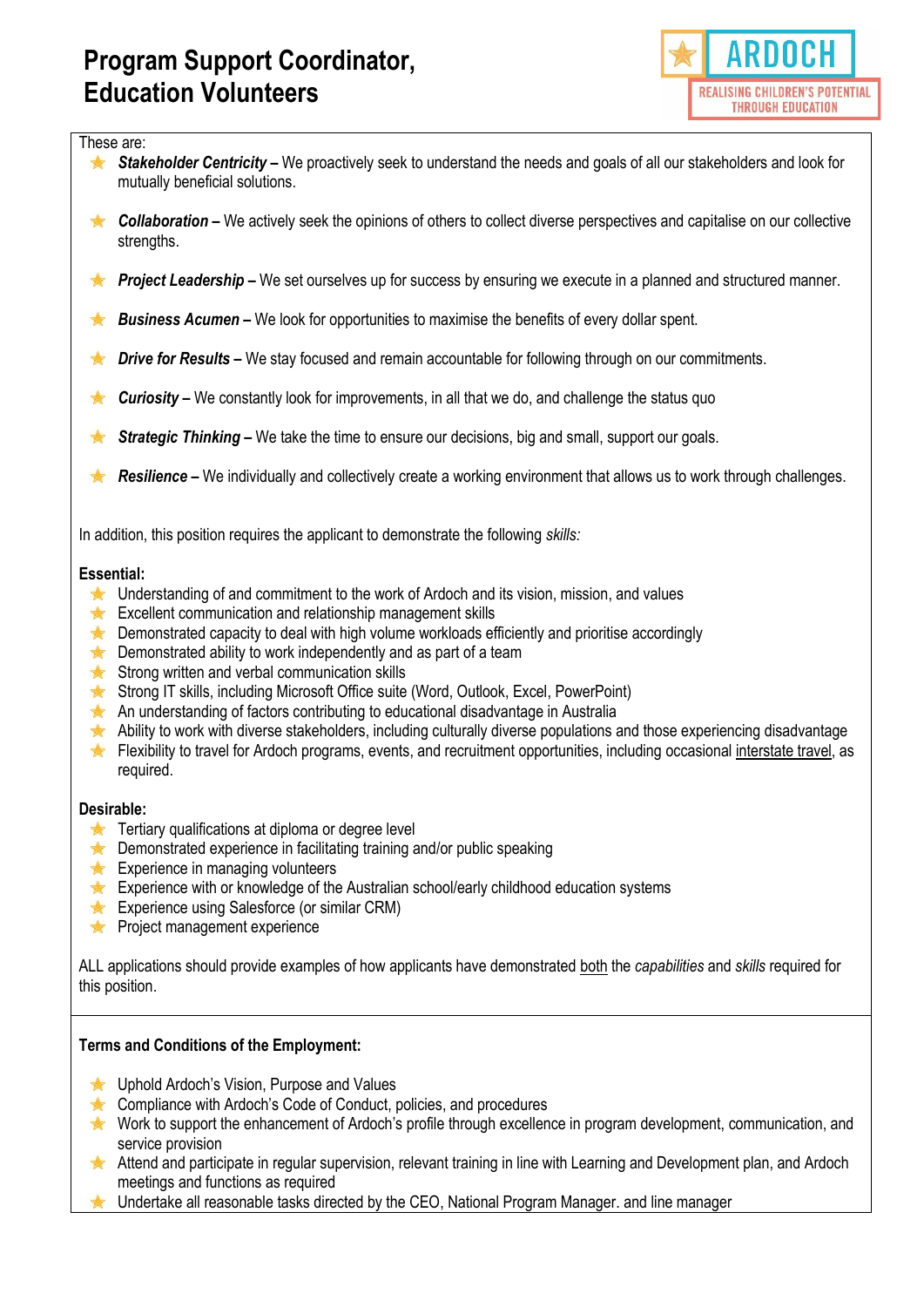

- Please note disclosure in writing of any pre-existing injury or medical condition which could reasonably be foreseen to be affected by the work duties described is a requirement. According to workers compensation legislation, failure to disclose, or knowingly making a false or misleading disclosure will result in an employee not being entitled to compensation or damages for any aggravation of that pre-existing condition.
- Applicants may be required to undertake psychometric testing as part of the selection process.

### **Benefits of Working for Ardoch**

- Working with like-minded colleagues to make a difference in our community to support the learning and wellbeing of children and young people experiencing disadvantage.
- Five days of designated gifted leave over the course of the year, and an additional day off for your birthday.
- **Flexible working arrangements policy, with variations subject to agreement by manager and CEO and considered based** on operational requirements
- $\bigstar$ Salary packaging is available in line with current legislation - Advantage Salary Packaging manages Ardoch employees' salary packaging
- Ardoch has a strong commitment to staff learning and development

### **Child Safety Employment Prerequisites**

Ardoch is committed to protecting children's and young people's right to safety and well-being. We know children have a right to be kept safe *at all times,* so we have a zero-tolerance approach to all forms of child abuse.

We know that some children are more vulnerable than others. That's why we actively promote the safety and well-being of children and young people who:

- are from Aboriginal and Torres Strait Islander communities
- are from culturally and linguistically diverse backgrounds
- have a disability
- identify as LGBTIQA+.

Everyone who works with or represents Ardoch is responsible for ensuring that children are safe, feel safe, and are involved in decisions that affect their lives.

- Ardoch seeks to prevent the risk of exposing children and young people to inappropriate persons and takes all reasonable steps to facilitate and maintain a safe environment for children and all participants in our programs.
- Successful Working with Children Checks in the relevant states and territories in which the applicant will be working **The Contract of Street** and National Criminal History Check are required.
- If you have lived in another country for more than 12 months in the past 10 years, you will also be required to submit to an International Criminal History Check for that country
- All employees are responsible for obtaining a Working with Children Check and maintaining its validity.
- Employees, once commenced, are expected to:
	- o submit to a National Criminal History Check every three years following commencement
	- $\circ$  renew state-based Working with Children Checks prior to their expiration and report any offence that would otherwise invalidate a Working with Children Check
	- $\circ$  maintain familiarity with Ardoch's child safety policies and procedures
	- $\circ$  undertake any and all training in respect of child safety, including the National Child Safe Principles, within specified timeframes following commencement, and on an annual basis as required

### **Additional Child Safety Responsibilities**

As this role is required to undertake volunteer screening and train volunteers in child safety, the successful applicant will be expected to champion child safety at Ardoch. This includes actively demonstrating and promoting child safe behaviours, ensuring the currency of their own knowledge, and striving to embed a culture of best practice with respect to child safety.

**Other Employment Prerequisites**

N/A